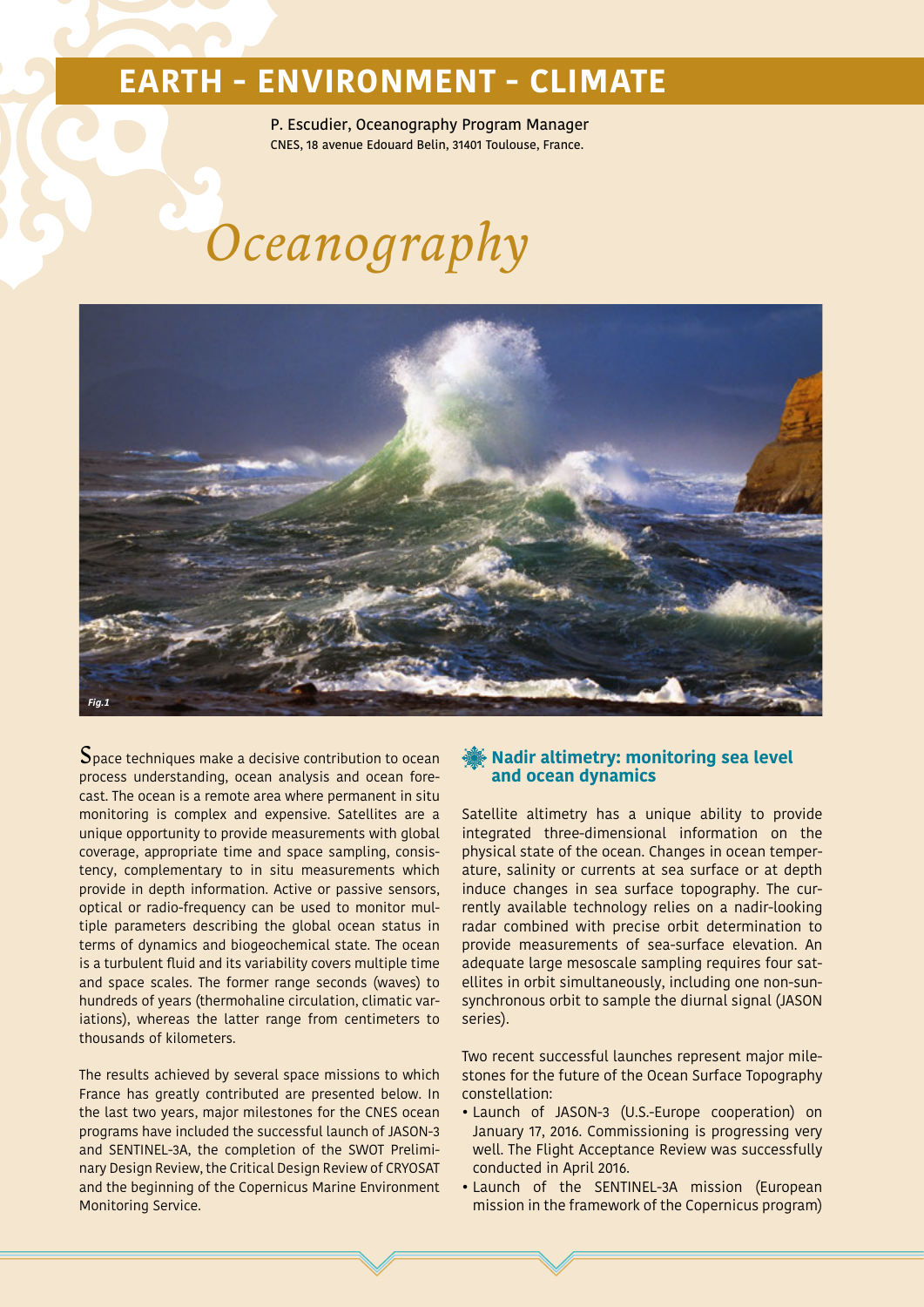

**Fig. 3:** El Niño monitoring using altimetry measurements.

**Fig. 4:** El Niño index evolution.

on February 16, 2016. SENTINEL-3 embarks an altimetry payload combining a radar altimeter, precise orbit determination instruments (DORIS, GNSS, a Laser Retro Reflector) and a radiometer to correct measurement from the radar signal affected by water. Commissioning of this payload is also progressing very well. The CNES contribution to this mission includes the DORIS payload, support to ESA/EUMETSAT project team for system performance, data processing and product definition, in-orbit validation.

These two new satellites will join, as soon as those missions will be operational, the current constellation composed of:

- JASON-2, which will be moved into an interleaved orbit with JASON-3 in order to optimize the combined sampling;
- SARAL/ALTIKA (Indo-French cooperation), which has demonstrated the improved performance that can be achieved using Ka-Band (better resolution and sensitivity applications to ocean, hydrology and cryology). SARAL has ended its three-year nominal lifetime mission at the end of February 2016 and is about to begin a two-year extended mission,
- HY-2 (Chinese-French cooperation),
- CRYOSAT (ESA mission) dedicated to ice topography measurement. Its additional goal is to provide highly valuable ocean surface topography measurement. CNES has, in particular, provided support for the development of optimized ocean products.

In this new configuration of the altimetry constellation, the requirements expressed in the CEOS OST-VC (Ocean Surface Topography Virtual Constellation) requirement document [1] will be met.



This set of missions are the opportunity to conduct significant science activities such as to monitor the mean sea level drift under climate change or to support operational oceanography, providing the necessary inputs for analysis and forecast of the ocean state to centers such as the Copernicus Marine Environment Monitoring Service.

The recent COP21 conference has highlighted the strong impact of the mean sea level index for the monitoring of the climate change process under way. This index, computed using satellite altimetry measurements, represents changes – in the thermal content of the ocean as well as in the ocean water mass – due to continental ice melting and mass exchange between continental waters and oceans.

The strong El Niño event which occurred in 2015 (see Fig. 3 and 4) also illustrated the importance of satellite altimetry to monitor and forecast such climatic events which have a strong impact on populations.

## **Wide-swath altimetry: SWOT, a new frontier for oceanography**

Nadir altimetry technique allows successful monitoring of the ocean dynamics for time and space scales larger than 10 days and 100 km. However, ocean dynamics involve important processes which have smaller time and space scale characteristics. Their features must be characterized to gain a better understanding of the ocean and to support operational activities. This is the goal of the SWOT mission (in addition to inland water monitoring).

71

**Cosper 2016**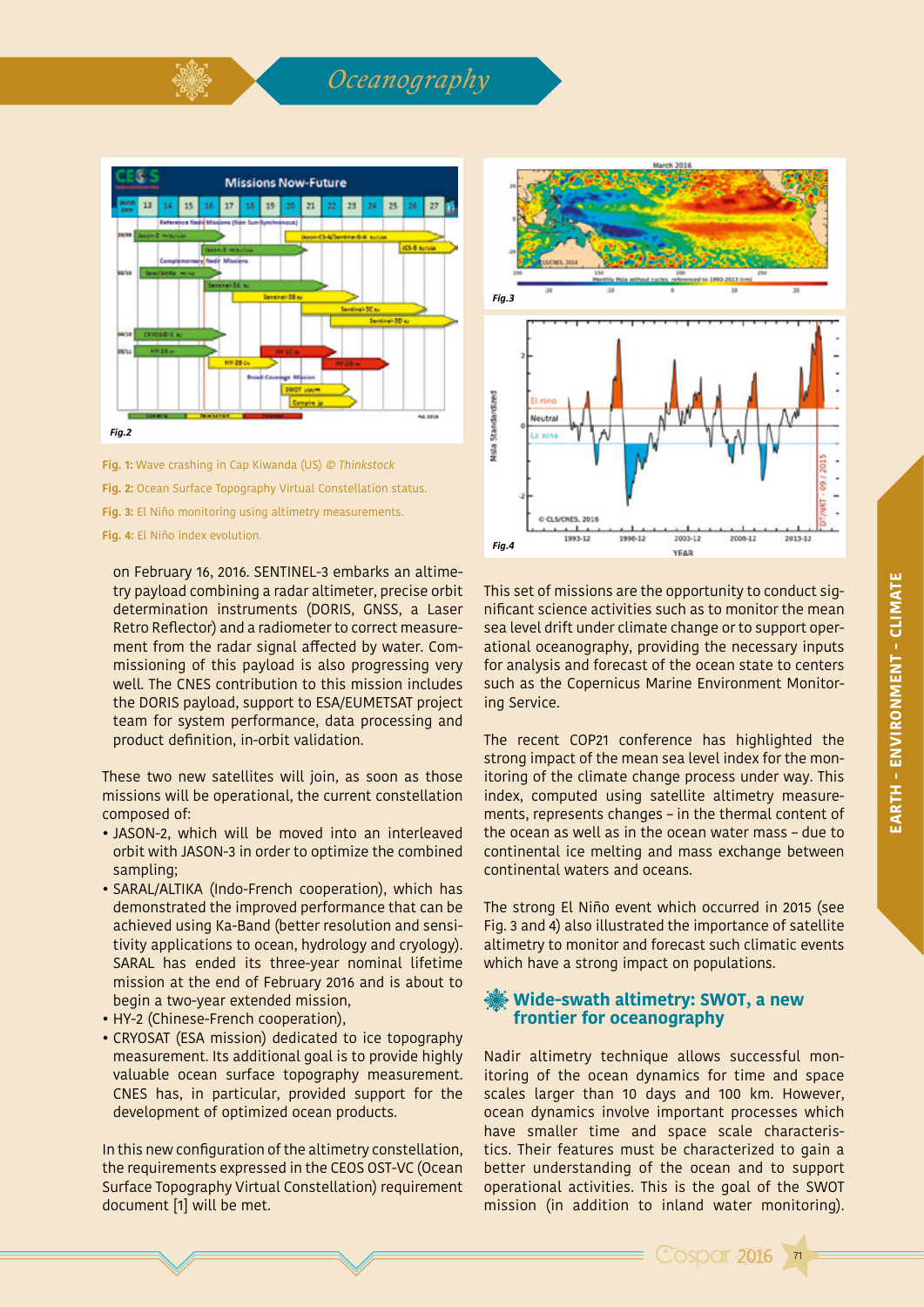# **EARTH - ENVIRONMENT - CLIMATE**

This mission will be the first flight of the KARIN high-resolution wide swath altimeter (about 120 km). The mission is conducted in cooperation between NASA and CNES. CNES takes responsibility for the platform and contributes to the payload through the development and delivery of the KARIN Radio Frequency Unit, the nadir altimeter, and the DORIS instrument.

The monitoring of ocean and atmosphere interaction, ocean physic and ocean biology interactions, internal waves and coastal dynamics requires a highresolution observing system. These are some of the ocean scientific objectives of the SWOT wide-swath altimetry mission.

The preliminary design phase of the mission has been successfully achieved and the formal decision on the C/D phases should be made by mid-2016. The mission is scheduled to be launched in 2021.

In parallel, a common NASA-CNES Announcement of Opportunity has been released in 2016 to select the international science team that will contribute to the mission definition and prepare the use of the mission products. 26 teams from France and six other countries have been selected for ocean applications. They cover open ocean, coastal and ice objectives. Another set of teams has been selected for inland water applications.

This highly innovative mission faces multiple challenges: on the instrument, on the platform, on the ground system, and on science algorithm development to extract the pertinent information from the measured signal. This mission will open a new era for oceanography, as TOPEX/POSEIDON did about 25 years ago.

## **Sea state: ocean-atmosphere interface monitoring**

The CFOSAT project (Chinese-French Oceanography Satellite) aims to measure the ocean surface wind and waves. It will embark on the same platform (provided by China) as the SWIM instrument dedicated to wave measurement (provided by CNES) and the SCAT instrument dedicated to wind measurements (under China's responsibility).

SWIM is a wave spectrometer radar. It uses a lowincidence radar covering incidence angles from 0° to 10° and having a rotative azimutal capacity. The innovative aspect of the sensor is its capacity to provide directional wave spectra, including short wavelengths whereas other instruments such as the SARs provide wave information for long wavelengths.

The SCAT scatterometer will use a rotating antenna for surface wind measurements.

The mission's primary objective concerns the study of sea surface processes: wind, waves and their coupling, the impact of waves on ocean currents and on atmosphere. As such, the mission appears highly complementary to SWOT. It also has an operational objective which is to improve sea-state forecasts.

CFOSAT is in the final stage of critical design and the launch is scheduled for 2018.

A special session at IGARSS 2015 was dedicated to the CFOSAT mission [2].

An Announcement of Opportunity to set up an international science team associated to the CFOSAT mission is scheduled to be issued in 2016.

## *S* Ocean salinity

The SMOS satellite (ESA-French-Spanish cooperation) has been in orbit since November 2009. It has provided highly valuable measurements of soil moisture when overflying the ground, and of ocean salinity when overflying sea surface.

The major contribution of CNES to this mission is the platform and a mission center, the CATDS, in charge of processing and distributing level 3 & 4 soil moisture and ocean salinity products.

The major achievement of the past two years concerning the ocean salinity measurement has been the significant improvement of the quality of ocean salinity products through the development of new measurement bias correction algorithms. SMOS measurements over sea surface are impacted firstly by the signal emitted by ground surfaces when they are present in the antenna field of view (about 1000 km) and secondly by the variations of sun angular direction on the satellite on-board sensor. This affects the measurements, which are rather complex to take into account, although recent developments have allowed the removal of these perturbing signals. Thanks to these improvements, the demonstrated capacity of SMOS to detect interannual variability changes in sea surface salinity is now at the level of 0.2 psu.

Specific sessions on ocean surface salinity measurements – and more specifically on SMOS – have been organized in various symposiums (EGU, IGARSS, etc.) and those measurements are now key elements, complementary to in situ measurements providing higher space resolution information (in particular for the 100 km, monthly space and time scale).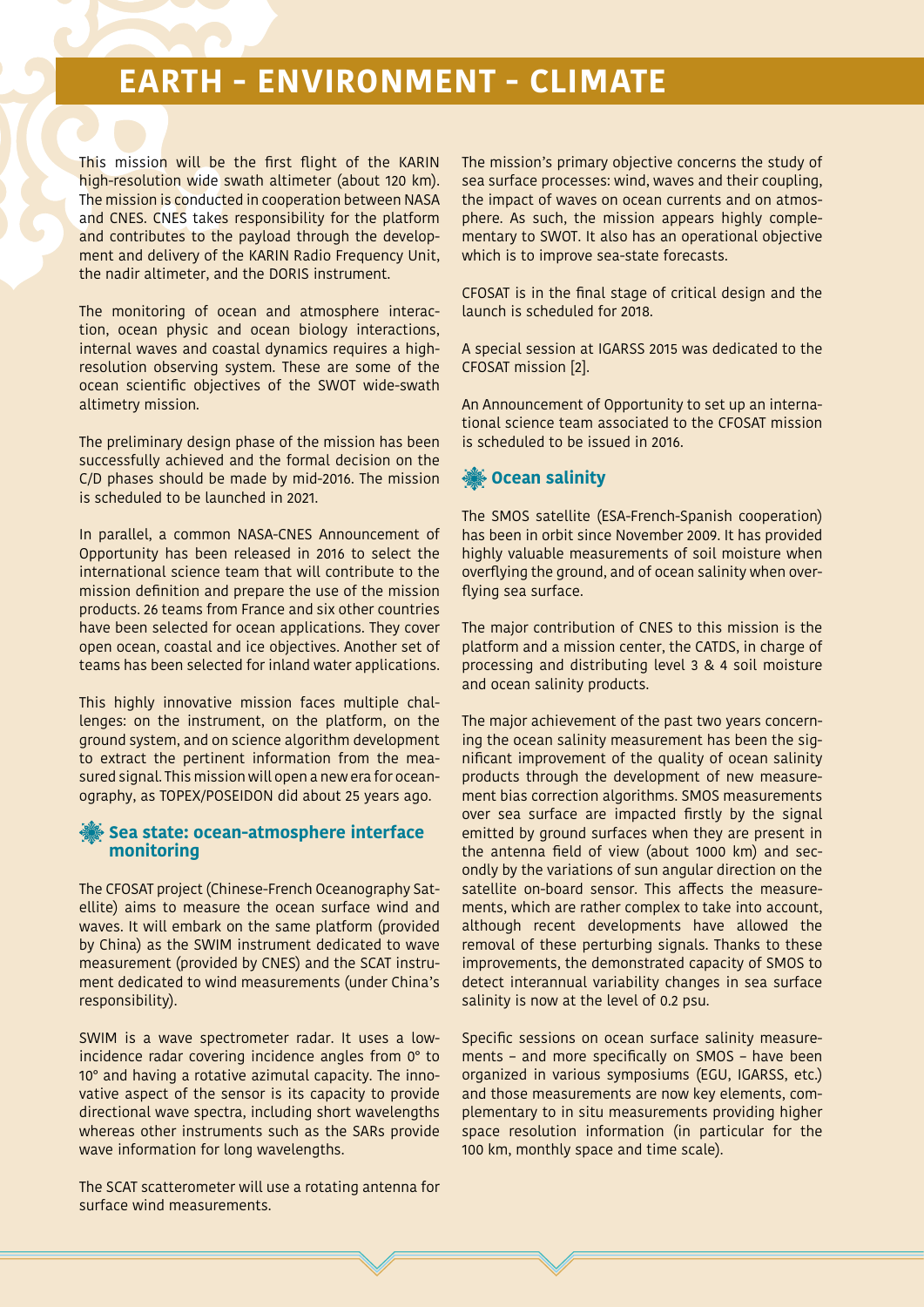# *Oceanography*

# *※ Ocean color*

Ocean color monitoring is a unique tool for water quality and ocean biology monitoring. A major step was recently achieved with the successful launch (in February 2016) of SENTINEL-3A (Europe, EU, ESA) which carries a wide-swath (1 270 km) advanced ocean-color instrument (OLCI) providing global coverage and short revisit time (two days with the SENTINEL-3 A & B configuration). The OLCI sensor covers 21 spectral bands in the visible and near infrared wavelengths (from 400 to 1 020 nm). The CNES contribution to this mission is mainly through in-flight Cal/Val activities.

As a complementary component to the low earth orbit ocean color missions such as SENTINEL-3, CNES has conducted a phase 0/A study on a geostationary orbit mission concept that would embark an adapted ocean color payload as a hosted payload on board a telecommunication satellite. This mission named GEOCAPI would provide a high temporal sampling capacity, one hour for the full visibility disk from geostationary orbit coverage. In areas with little clouds this will allow to sample the diurnal cycles and to monitor algae blooms; in areas with more intense cloud coverage, this should guarantee a high revisit time, taking advantage of cloud free times during the day.

Taking advantage of similar initiatives in Asia (i.e., GOCI II by South Korea) and in the US (i.e., GEOCAPE by NASA), it should be possible, when those missions will be decided and implemented, to provide an almost full global coverage with three different satellites of high temporal sampling information on the ocean color.

## **Copernicus marine environment monitoring service**

The European Union has set up the Copernicus Marine Environment Monitoring Service (CMEMS). Since May 2015, the CMEMS has worked on an operational mode, after the MyOcean demonstration phase enabled to open the service on a pre-operational mode during six years.

The Copernicus Marine Service has been designed to respond to issues emerging in the environmental, business and scientific sectors. Using information from both satellites and in situ observations, it provides daily state-of-the-art analyses and forecasts, which offer an unprecedented capability to observe, understand and anticipate marine environment events.

The CMEMS provides regular and systematic core reference three dimensional information on the physical and biological state of the global ocean and European regional seas. The observations and forecasts produced by the service support all marine applications. CNES is a partner of the consortium and is in charge of



**Fig. 5:** Whith 90,000 people living in an area of 1,9 sq.km, Malé, the capital of the Maldives, is one of the world's most densely populated cities. © Thinkstock

ensuring that the CMEMS provides high level altimetry products which are assimilated into the ocean models. This consortium is led by Mercator Ocean (France) and gathers partners from all over Europe.

#### **Pole ocean – data and services for oceanography**

Ocean data access has been largely facilitated by the setting up of various international programs such as the EU Copernicus program (CMEMS) or the ARGO program (a global array of more than 3 000 freedrifting profiling floats that measures the temperature and salinity of the upper 2 000 m of the ocean).

CNES is a partner of the CMEMS and contributes to the ARGO program through the ARGOS data collection system which allows quasi real time data recovery.

Although the CMEMS, ARGO and other programs are key elements for oceanographers, they do not cover the necessary complete set of data, especially coastal in situ measurements which are collected through various individual initiatives. It has been decided that a new service in France would be created: the "Pôle Océan" will set up a coordinated information system to provide the necessary data for oceanography, connecting all existing ocean databases and providing a unified access to users.

#### REFERENCES

[1] Wilson, S., et al. (2012), The Ocean Surface Topography Constellation: the Next 15 Years in Satellite Altimetry, CEOS.

[2] Tison, C., et al. (2015), Processing of the CFOSAT-SWIM data : IGARSS 2015, Milano, Italy, Jul 2015, 4p.

[3] Kolodziejczyk, N., et al. (2015), SMOS salinity in the subtropical North Atlantic salinity maximum: two-dimensional thermohaline variability, Journal of geophysical research: Oceans, **120**(2), 972- 987.doi:10.1002/2014JC010103.

**Cosper 2016** 

73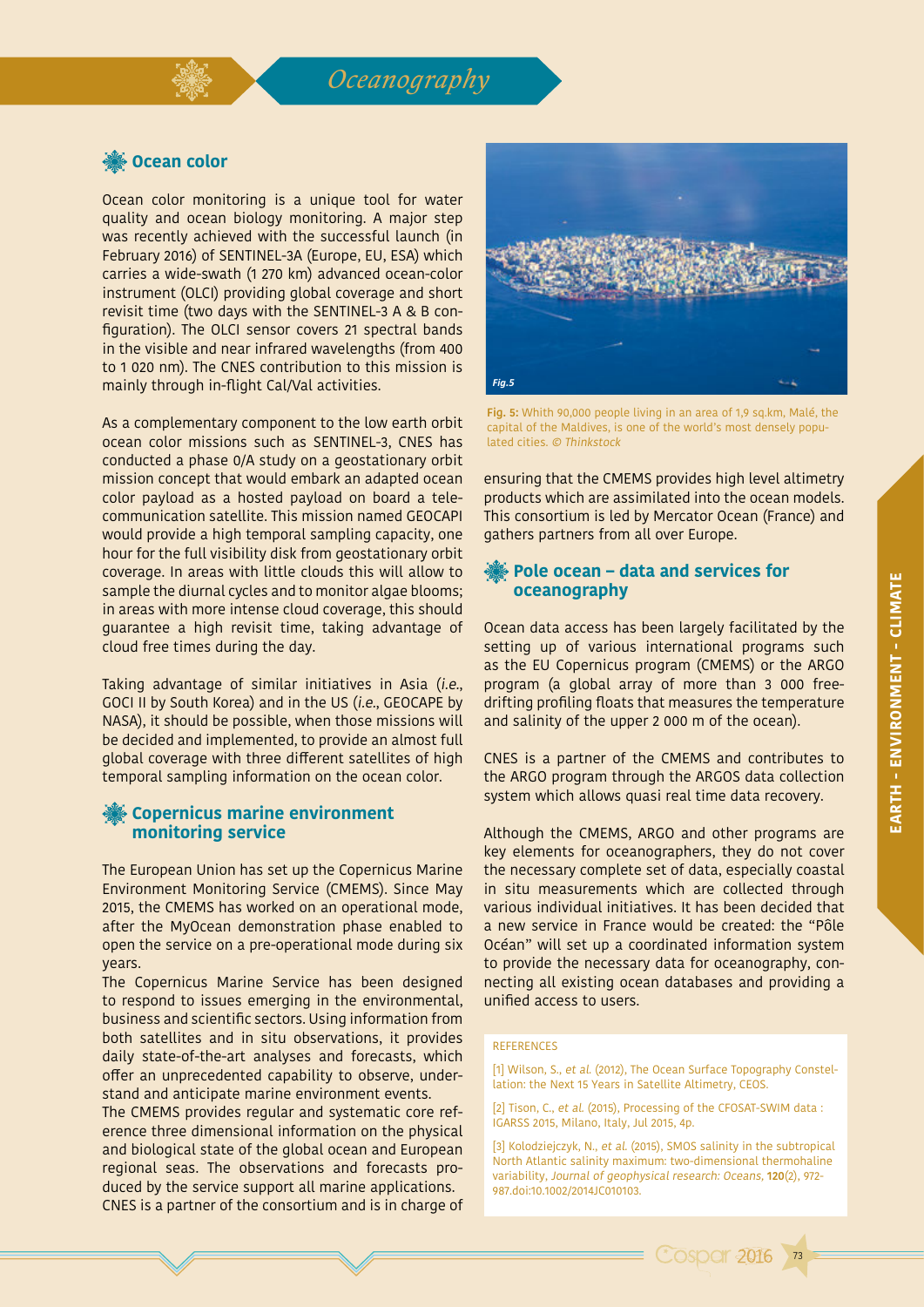# **EARTH - ENVIRONMENT - CLIMATE**

P. Escudier<sup>1</sup>, A. Cazenave<sup>2</sup>, B. Meyssignac<sup>2</sup>, M. Ablain<sup>3</sup>

1 CNES, 18 avenue Edouard Belin, 31401 Toulouse, France.

2 LEGOS, 18 avenue Edouard Belin, 31401 Toulouse, France.

3 CLS, 8 avenue Hermes, 31520 Ramonville Saint-Agne, France.

# Sea-level rise monitoring *Oceanography*

Sea level varies globally and regionally, on a broad range of temporal and spatial scales, in response to climate change and variability, as well as to solid Earth's deformations caused by land ice melt, among others. Satellite measurements have proved to be key elements to monitor and understand sea-level changes. Satellite altimetry provides a global and homogeneous data set which has become a reference for mean sea-level change monitoring at global and regional scales. Combining these measurements with others (e.g. gravity from space, in situ hydrographic data) allows to better understand the causes of sea-level variations and to close the sea-level budget. This article provides an overview of recent results on this topic.

Global warming as a result of anthropogenic greenhouse gas emissions has already shown several visible consequences, such as the increase of the Earth's mean air temperature and ocean heat content, and the melting of glaciers. Ocean warming and land ice melting are causing sea level to rise, with potentially negative impacts in many low-lying areas of the world. The precise measurement of sea-level changes as well as its different components, at global and regional scales, is a major issue for a many reasons. It provides information on how the climate system and its components respond to global warming. This allows validation of the climate models developed for projecting future changes.

The Global Climate Observing System (GCOS) has recently defined a set of 50 climate variables (called Essential Climate Variables – ECVs) that need to be precisely monitored in the long term in order to improve our understanding of the climate system, its functioning and its response to anthropogenic forcing, as well as to provide constraints for climate modeling [1]. Sea level is included in this list of ECVs.

After a 130-meter rise during the last deglaciation - which followed the last ice age, between - 20 000 years BP and - 4 000 years BP- sea level remained stable until the beginning of the industrial era. During the 20th century the global mean sea level started to rise with a mean rate of  $1.7 \pm 0.4$  mm/vr. Since the beginning of the 1990s, this rise has reached  $3.3 \pm 0.5$  mm/yr, as seen from satellite altimetry measurements and confirmed by tide gauge records [2].

Significant progress has recently been made to better characterize and reduce the error associated with sealevel measurements at global and regional scales. This has, in particular, been done as part of ESA's Climate Change Initiative program [3] in order to meet the GCOS's accuracy requirement (0.3 mm/yr for the global mean sealevel rate).

Figure 1 was extracted from the Aviso+ website (and is regularly updated) and provides the evolution of the global mean sea level, computed from altimetry satellites, between 1993 and 2016. As evidenced by this curve, the linear trend mentioned above is combined with a significant interannual variability. The latter is related to El Niño–Southern Oscillation through its impact on the global water cycle [4]. When correcting for this interannual variability, the global mean sea level's apparent slowdown in the last decade (due to a succession of La Niña episodes causing temporary sea-level drop) disappears, leading to a similar rate of sea-level rise (of 3.4) during the first and second decade of the altimetry era [2], but with a higher uncertainty (0.7 mm/yr) in the first than in second (0.4 mm/yr).

To demonstrate the causes of the global mean sea-level rise, one may combine altimetry with other measurements. Space gravity missions in particular (mostly the GRACE mission which provides information on mass redistributions at the surface of and within the Earth) measure the changes in ocean mass variations and glacier and ice-sheet mass balance, as well as land water storage variations [5]. Temperature and salinity profiles from in situ measurements (Argo program) monitor ocean heat content changes by providing information on the ocean thermal expansion. Over the 1993-2010 timespan, global mean sea rise can be attributed to ocean thermal expansion (30 to 40%), continental ice melting (about 50%) and exchanges between ocean and land water storage (10 to 15%) [6].

Recent publications have studied the global mean sealevel budget to investigate whether it is possible to constrain the deep ocean contribution (not measurable by Argo) to the global mean sea-level rise over the last decade. This question is particularly relevant, considering the current debate about the "hiatus" i.e., the observed recent pause of the global mean air and sea surface temperature evolution while the planet is still in radiative